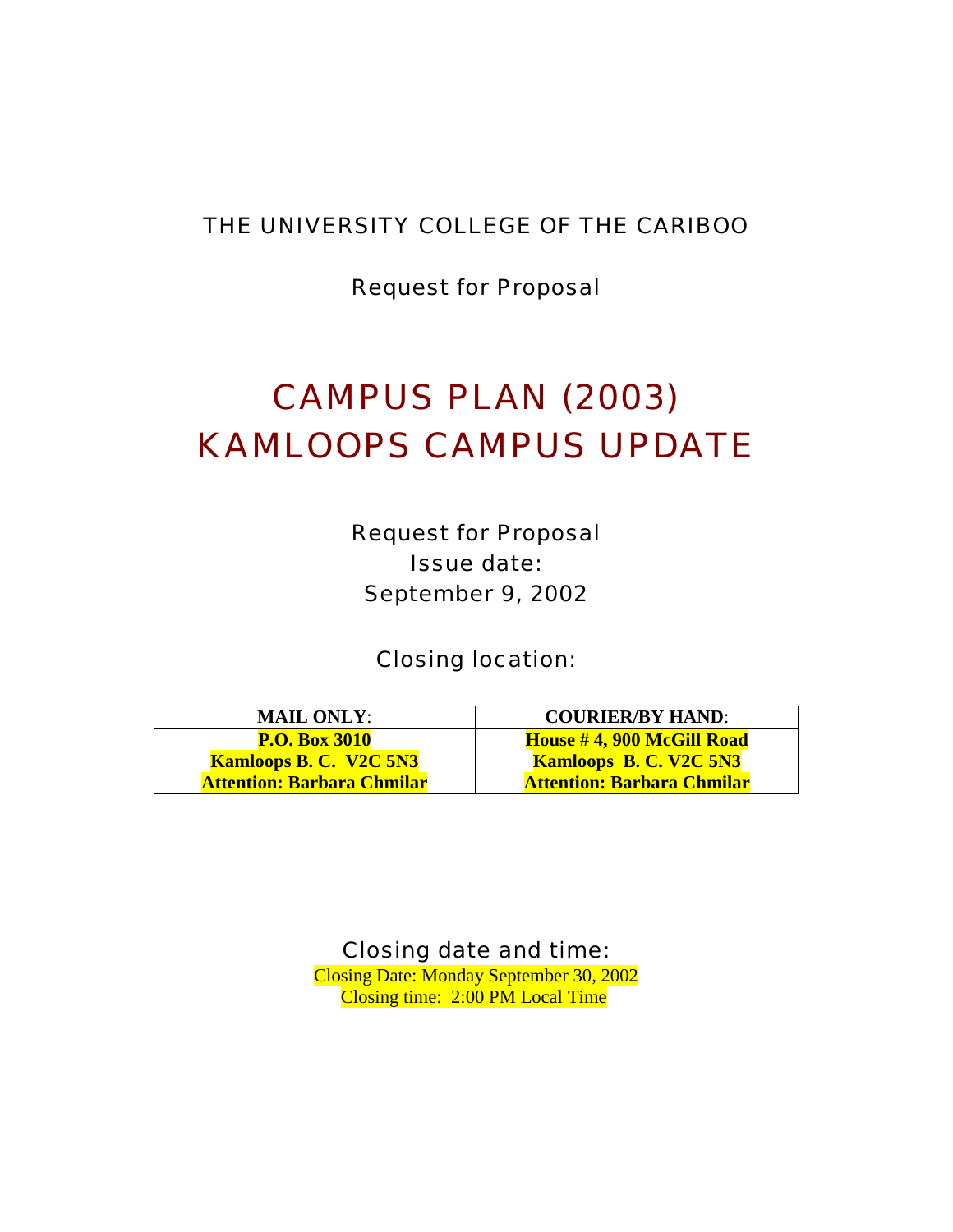# Table of Contents

| 1.               |                                                      |  |
|------------------|------------------------------------------------------|--|
| 2.               |                                                      |  |
| 3.               |                                                      |  |
| $\overline{4}$ . |                                                      |  |
| 5.               |                                                      |  |
| 6.               |                                                      |  |
| $\overline{7}$   |                                                      |  |
| 8.               |                                                      |  |
| 9.               |                                                      |  |
| 10.              |                                                      |  |
| 11.              |                                                      |  |
| 12.              | CAMPUS PLAN ADVISORY COMMITTEE: TERMS OF REFERENCE18 |  |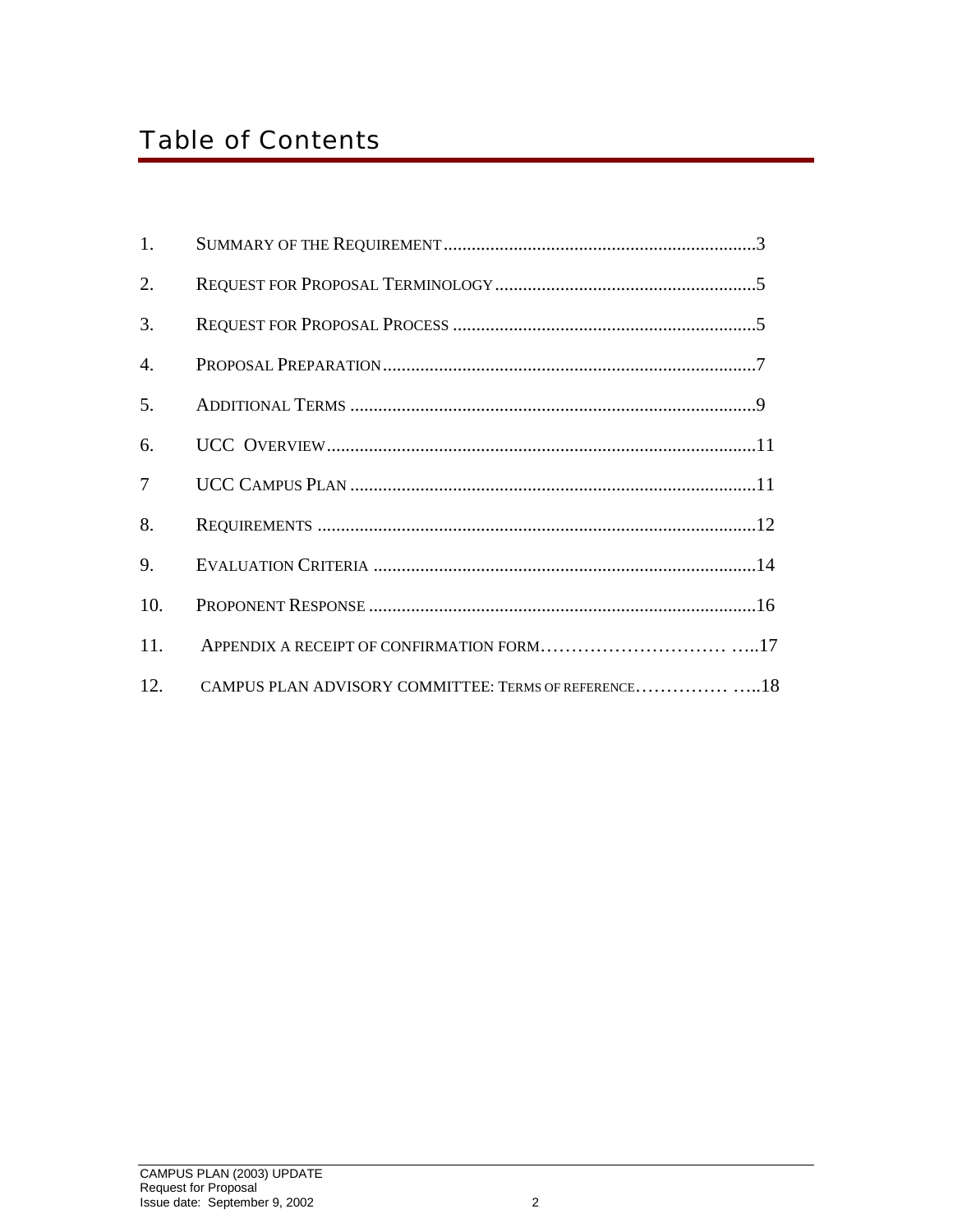# Summary of the Requirement

The University College of the Cariboo invites firms to submit a detailed Proposal for the update of the Campus Master Plan and the Development of a Landscape Plan for UCC's main campus located in Kamloops, British Columbia.

Fifteen (15) copies of the Consultant Services Proposals must be submitted no later than 2:00 pm local time, Monday September 30, 2002 to:

 Barbara Chmilar, C.P.P. UCC Purchasing Services The University College of the Cariboo 900 McGill Road, PO Box 3010 Kamloops, B.C., V2C 5N3 Phone: 250-828-5386 Fax: 250-371-5512

Submissions shall be in sealed envelopes, clearly marked with the name and address of the proponent and the title "UNIVERSITY COLLEGE OF THE CARIBOO, CAMPUS MASTER PLAN UPDATE, CONSULTANT'S SERVICES PROPOSAL". Late submissions will not be accepted and will be returned to the proponent. Faxed or emailed submissions will not be accepted.

Technical questions regarding this Request for Proposal should be addressed to:

 Adrian Kershaw, Project Facilitator Phone: 250-828-2140 Fax: 250-314-1629 Email: akershaw@cariboo.bc.ca

Proposals to be submitted by the selected short-listed firms are to include the following detail:

- ! Description of project team members and organization, including qualifications and roles of project staff, and sub-consultants firms.
- Project design philosophy
- ! Project management methodology and work plan/schedule.

Chaired by the Vice President, Administration and Finance, the Campus Plan Advisory Committee, using the UCC consultant selection process, will review the Consultant Services Proposals. The short-listed firms will be required to attend an interview with the Campus Plan Advisory Committee. The Committee will reach consensus and make a recommendation to the Vice President, Administration and Finance.

UCC intends to negotiate with the successful Proponent to conclude a contract for services. If these negotiations are not satisfactorily concluded within 30 days, UCC may,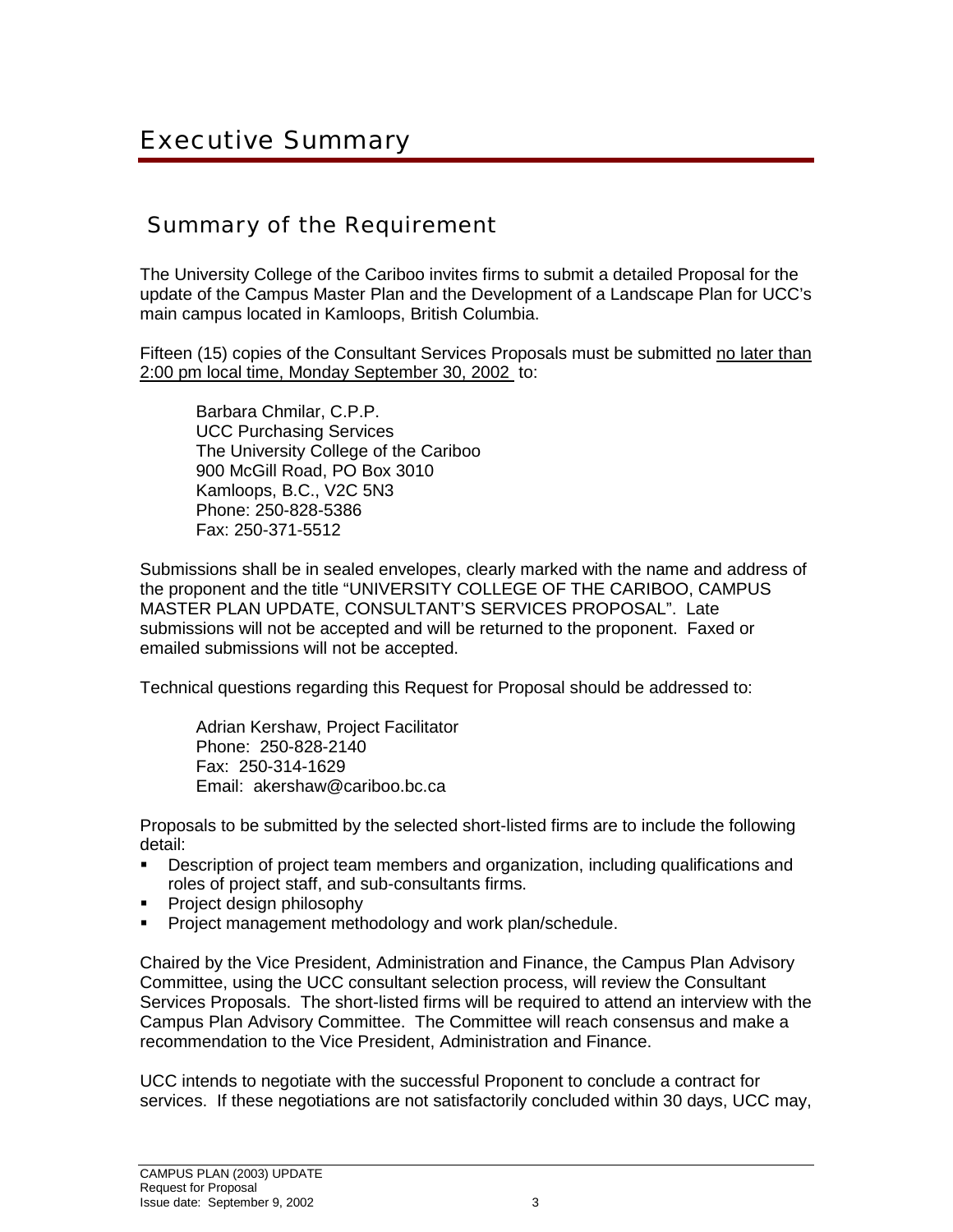at its sole discretion, terminate negotiations and either negotiate with the next qualified proponent, or may choose to terminate the consultant selection process.

Those firms expressing an interest in the project will be provided with a copy of the existing Campus Master Plan and the associated building design guidelines.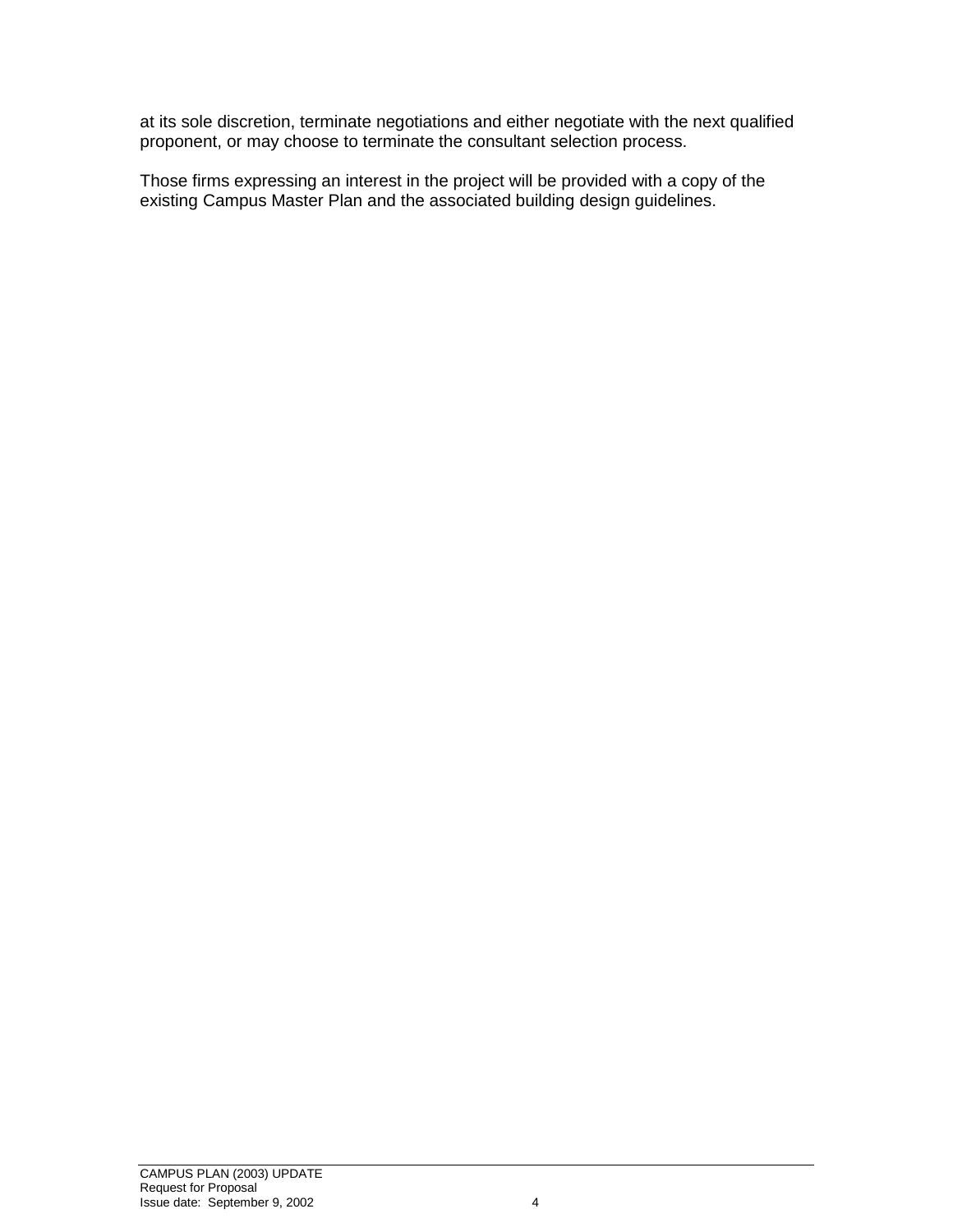# Administrative Requirements

The following terms will apply to this Request for Proposal and to any subsequent Contract. Submission of a proposal in response to this Request for Proposal indicates acceptance of all the following terms.

# Request for Proposal Terminology

Throughout this Request for Proposal, terminology is used as follows:

- a) "Contract" means the written agreement resulting from this Request for Proposal executed by the University College of the Cariboo and the Contractor;
- b) "Contractor" means the successful Proponent to this Request for Proposal who enters into a written Contract with UCC
- c) "UCC" means The University College of the Cariboo
- d) "Must", or "mandatory" means a requirement that must be met in order for a proposal to receive consideration;
- e) "Proponent" means an individual or a company that submits, or intends to submit, a proposal in response to this "Request for Proposal";
- f) "Should" or "desirable" means a requirement having a significant degree of importance to the objectives of the Request for Proposal.

### Request for Proposal Process

#### Receipt Confirmation Form

Proponents are advised to fill out and return the attached Receipt Confirmation Form. All subsequent information regarding this Request for Proposal, including changes made to this document will be directed only to those Proponents who return the form. Subsequent information will be distributed by the method authorized on the Receipt Confirmation Form.

#### Enquiries

All enquiries related to this Request for Proposal are to be directed, in writing, to the following person. Information obtained from any other source is not official and should not be relied upon. Enquiries and responses will be recorded and may be distributed to all Proponents at UCC's option.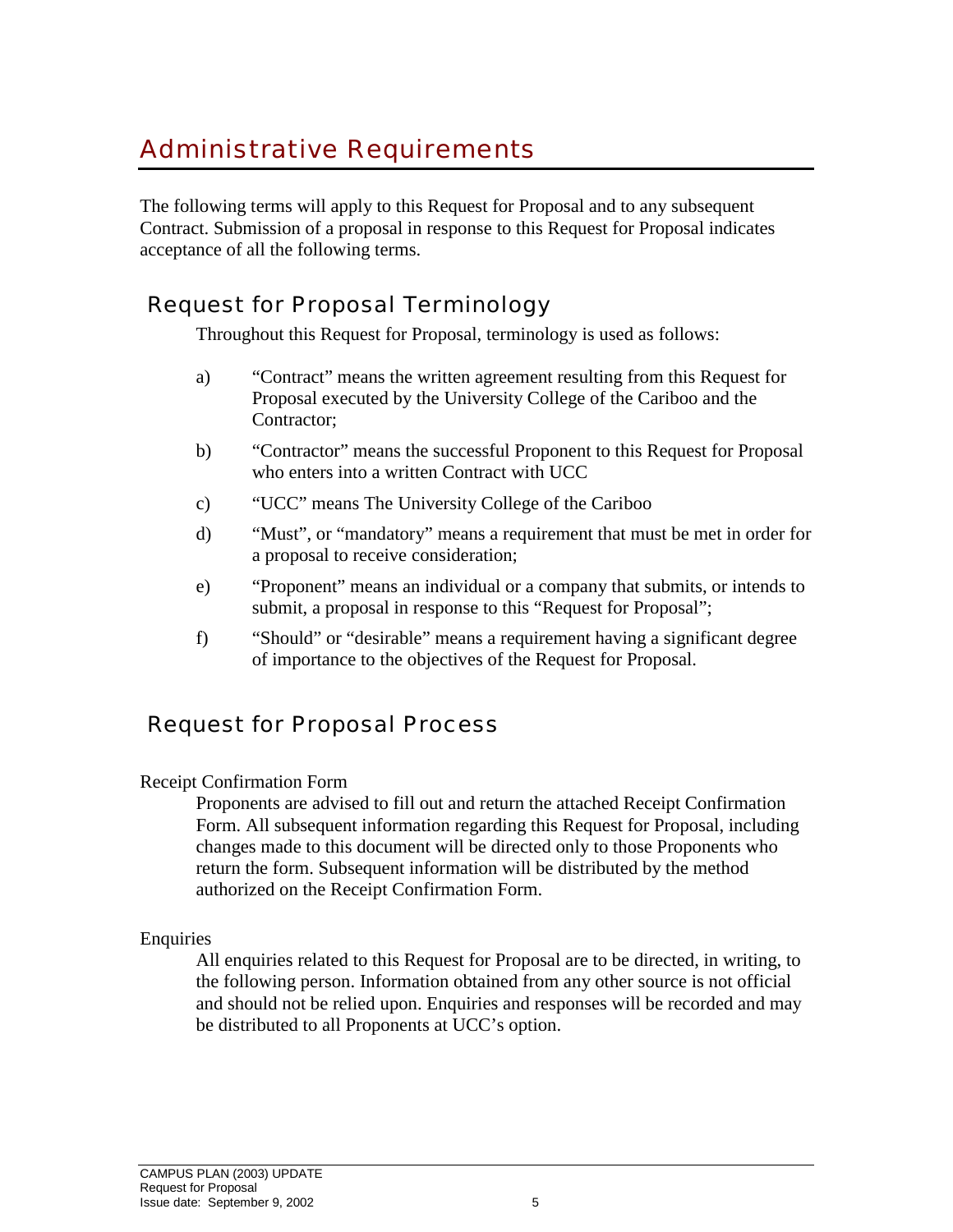| <b>MAIL ONLY:</b>                 | <b>COURIER/BY HAND:</b>           |
|-----------------------------------|-----------------------------------|
| <b>PO Box 3010</b>                | <b>900 McGill Road</b>            |
| <b>Kamloops B. C. V2C 5N3</b>     | <b>Kamloops B. C. V2C 5N3</b>     |
| <b>Attention: Adrian Kershaw,</b> | <b>Attention: Adrian Kershaw,</b> |
| <b>Project Facilitator</b>        | <b>Project Facilitator</b>        |

Fax **250 371-5859** E-mail **akershaw@cariboo.bc.ca**

#### Closing Date

Fifteen (15) complete copies of each proposal must be received by 2:00 PM, Local Time, on Monday September 30, 2002 at:

| <b>MAIL ONLY:</b>                  | <b>COURIER/BY HAND:</b>            |
|------------------------------------|------------------------------------|
| <b>PO Box 3010</b>                 | House #4, 900 McGill Road,         |
| Kamloops B. C. V2C 5N3             | <b>Kamloops B. C. V2C 5N3</b>      |
| <b>Attention: Barbara Chmilar,</b> | <b>Attention: Barbara Chmilar,</b> |
| <b>Purchasing Services</b>         | <b>Purchasing Services</b>         |

Proposals must not be sent by facsimile. Proposals and their envelopes should be clearly marked with the name and address of the Proponent, and the project or program title.

#### Late Proposals

Late proposals will not be accepted and will be returned to the Proponent.

#### Eligibility

Proposals will not be evaluated if the Proponent's current or past corporate or other interests may, in UCC 's opinion, give rise to a conflict of interest in connection with this project.

#### Evaluation Committee

Evaluation of proposals will be by a Campus Plan Advisory Committee and may include a representative of the Purchasing Department or other UCC Department Representatives

#### Evaluation and Selection

The evaluation committee will check proposals against the mandatory criteria. Proposals not meeting all mandatory criteria will be rejected without further consideration. Proposals that do meet all the mandatory criteria will then be assessed and scored against the desirable criteria. It is UCC's intent is to enter into a Contract with the Proponent who has the highest overall ranking.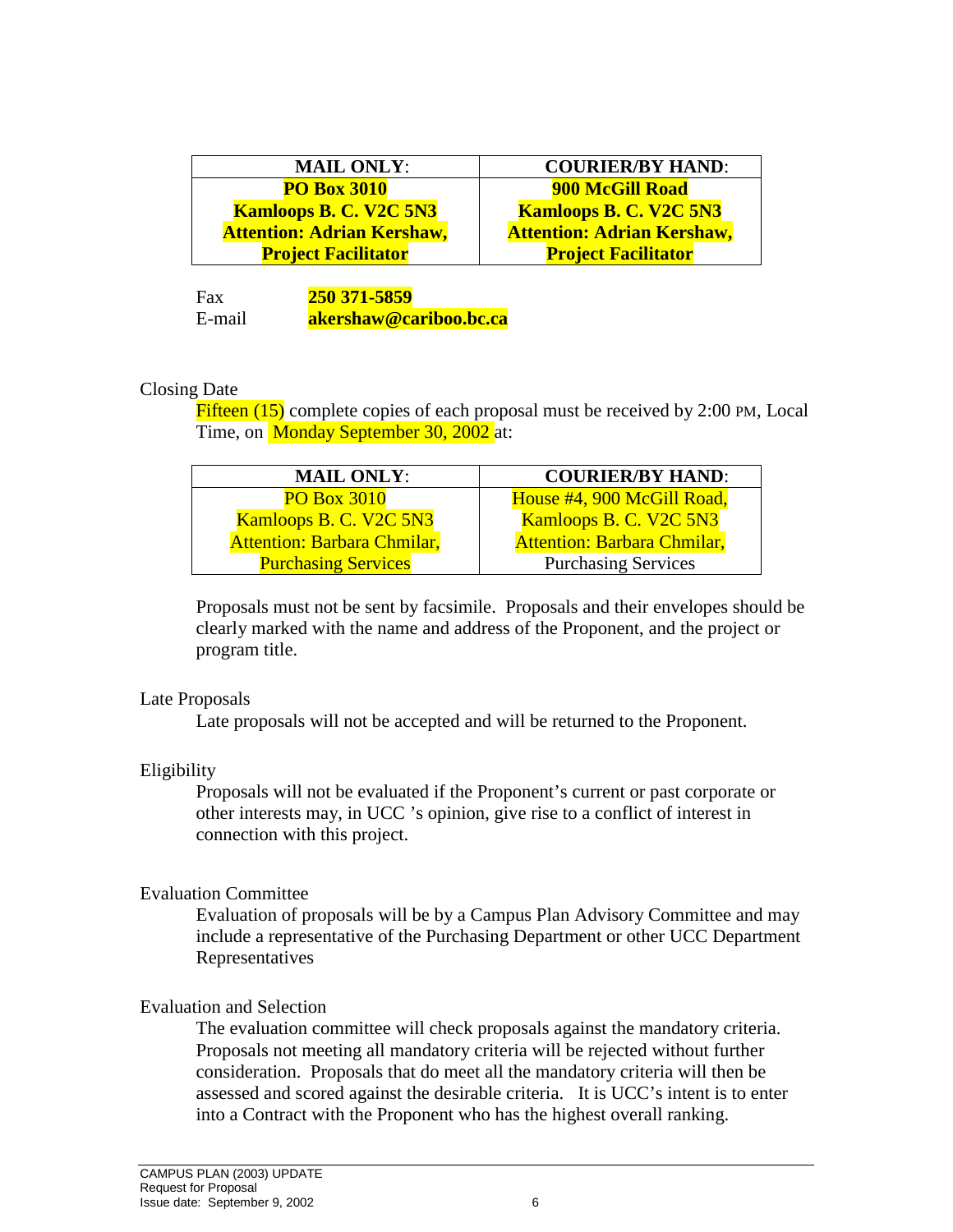#### Negotiation Delay

If a written Contract cannot be negotiated within thirty days of notification of the successful Proponent, UCC may, at its sole discretion at any time thereafter, terminate negotiations with that Proponent and either negotiate a Contract with the next qualified Proponent or choose to terminate the Request for Proposal process and not enter into a Contract with any of the Proponents.

#### Debriefing

At the conclusion of the Request for Proposal process, all Proponents will be notified.

#### Estimated Time-Frames

The following timetable outlines the anticipated schedule for the Request for Proposal and contract process. The timing and the sequence of events resulting from this Request for Proposal may vary and shall ultimately be determined by The University College of the Cariboo.

| Event                              | <b>Anticipated Date</b> |
|------------------------------------|-------------------------|
| Request for Proposal is issued     | September 9, 2002       |
| <b>Request for Proposal closes</b> | September 30, 2002      |
| Proposal evaluation completed      | October 31, 2002        |

# Proposal Preparation

#### Signed Proposals

A person authorized to sign on behalf of the Proponent and to bind the Proponent to statements made in response to this Request for Proposal must sign the proposal.

#### Irrevocability of Proposals

By submission of a clear and detailed written notice, the Proponent may amend or withdraw its proposal prior to the closing date and time. Upon closing time, all proposals become irrevocable. By submission of a proposal, the Proponent agrees that should its proposal be successful the Proponent will enter into a Contract with The University College of the Cariboo.

#### Changes to Proposal Wording

The Proponent will not change the wording of its proposal after closing and no words or comments will be added to the proposal unless requested by UCC for purposes of clarification.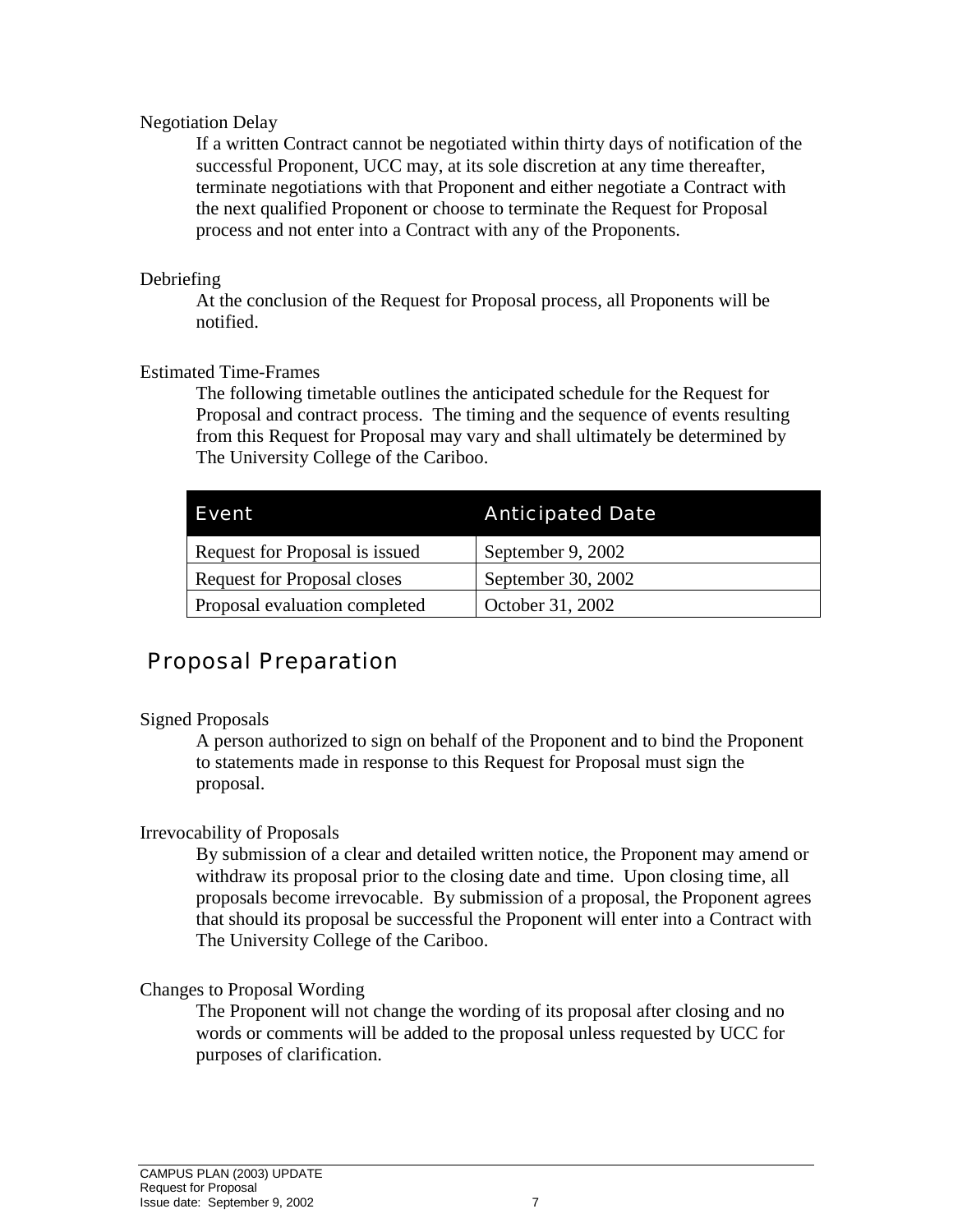Working Language of the Province & UCC

The working language of the Province of British Columbia and UCC is English and all responses to this Request for Proposal must be in English.

#### Proponents' Expenses

Proponents are solely responsible for their own expenses in preparing a proposal and for subsequent negotiations with UCC, if any. If UCC elects to reject all proposals, UCC will not be liable to any Proponent for any claims, whether for costs or damages incurred by the Proponent in preparing the proposal, loss of anticipated profit in connection with any final Contract, or any other matter whatsoever.

#### Limitation of Damages

Further to the preceding paragraph, the Proponent, by submitting a proposal, agrees that it will not claim damages, for whatever reason, relating to the Contract or in respect of the competitive process, in excess of an amount equivalent to the reasonable costs incurred by the Proponent in preparing its proposal and the Proponent, by submitting a proposal, waives any claim for loss of profits if no agreement is made with the Proponent.

#### Proposal Validity

Proposals will be open for acceptance for at least 90 days after the closing date.

#### Firm Pricing

Prices will be firm for the entire Contract period unless this Request for Proposal specifically states otherwise.

#### Currency and Taxes

Prices quoted are to be:

- a) In Canadian dollars;
- b) inclusive of duty, where applicable;
- c) FOB destination, delivery charges included where applicable; and
- d) exclusive of Goods and Services Tax and Provincial Sales Tax.

#### Completeness of Proposal

By submission of a proposal the Proponent warrants that, if this Request for Proposal is to design, create or provide a system or manage a program, all components required to run the system or manage the program have been identified in the proposal or will be provided by the Consultant at no charge.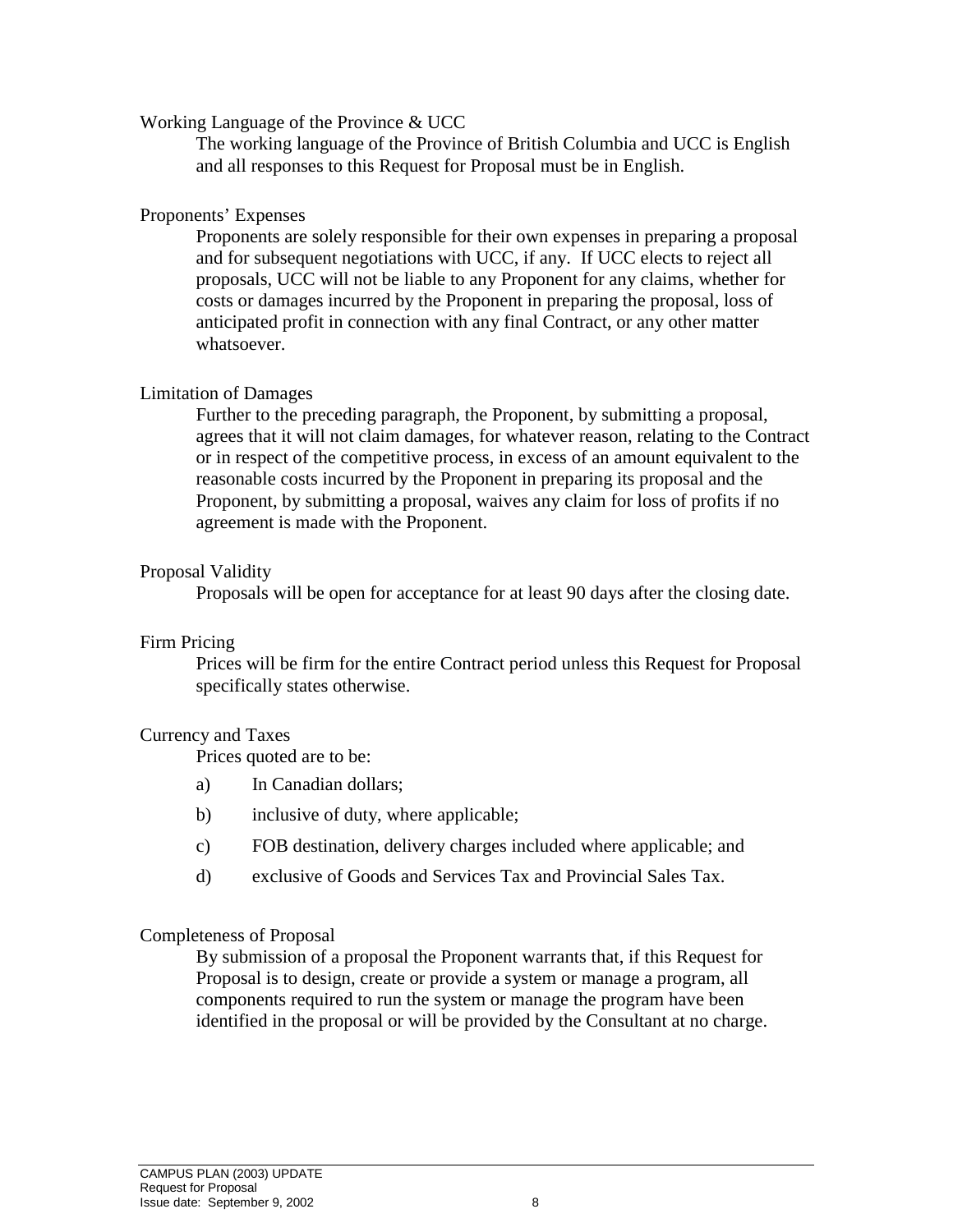# Additional Terms

#### Sub-Consultant

- a) Using a sub-consultant (who should be clearly identified in the proposal) is acceptable. This includes a joint submission by two Proponents having no formal corporate links. However, in this case, one of these Proponents must be prepared to take overall responsibility for successful performance of the contract and this should be clearly defined in the proposal.
- b) Sub-consulting to any firm or individual whose current or past corporate or other interests may, in UCC's opinion, give rise to a conflict of interest in connection with this project will not be permitted. This includes, but is not limited to, any firm or individual involved in the preparation of this Request for Proposal.
- c) Where applicable, the names of approved sub-consultants listed in the proposal will be included in the Contract. No additional sub-consultants will be added, nor other changes made, to this list in the Contract without the written consent of UCC.

#### Acceptance of Proposals

- a) This Request for Proposal should not be construed as an agreement to purchase goods or services. The University College of the Cariboo is not bound to enter into a Contract with the Proponent who submits the lowest priced proposal or with any Proponent. Proposals will be assessed in light of the evaluation criteria. UCC will be under no obligation to receive further information, whether written or oral, from any Proponent.
- b) Neither acceptance of a proposal nor execution of a Contract will constitute approval of any activity or development contemplated in any proposal that requires any approval, permit or license pursuant to any federal, provincial, regional district or municipal statute, regulation or bylaw.

#### Definition of Contract

Notice in writing to a Proponent that it has been identified as the successful Proponent and the subsequent full execution of a written Contract will constitute a Contract for the goods or services, and no Proponent will acquire any legal or equitable rights or privileges relative to the goods or services until the occurrence of both such events.

#### Form of Contract

By submission of a proposal, the Proponent agrees that, should it be identified as the successful Proponent, it is willing to enter into a Contract with the University College of the Cariboo.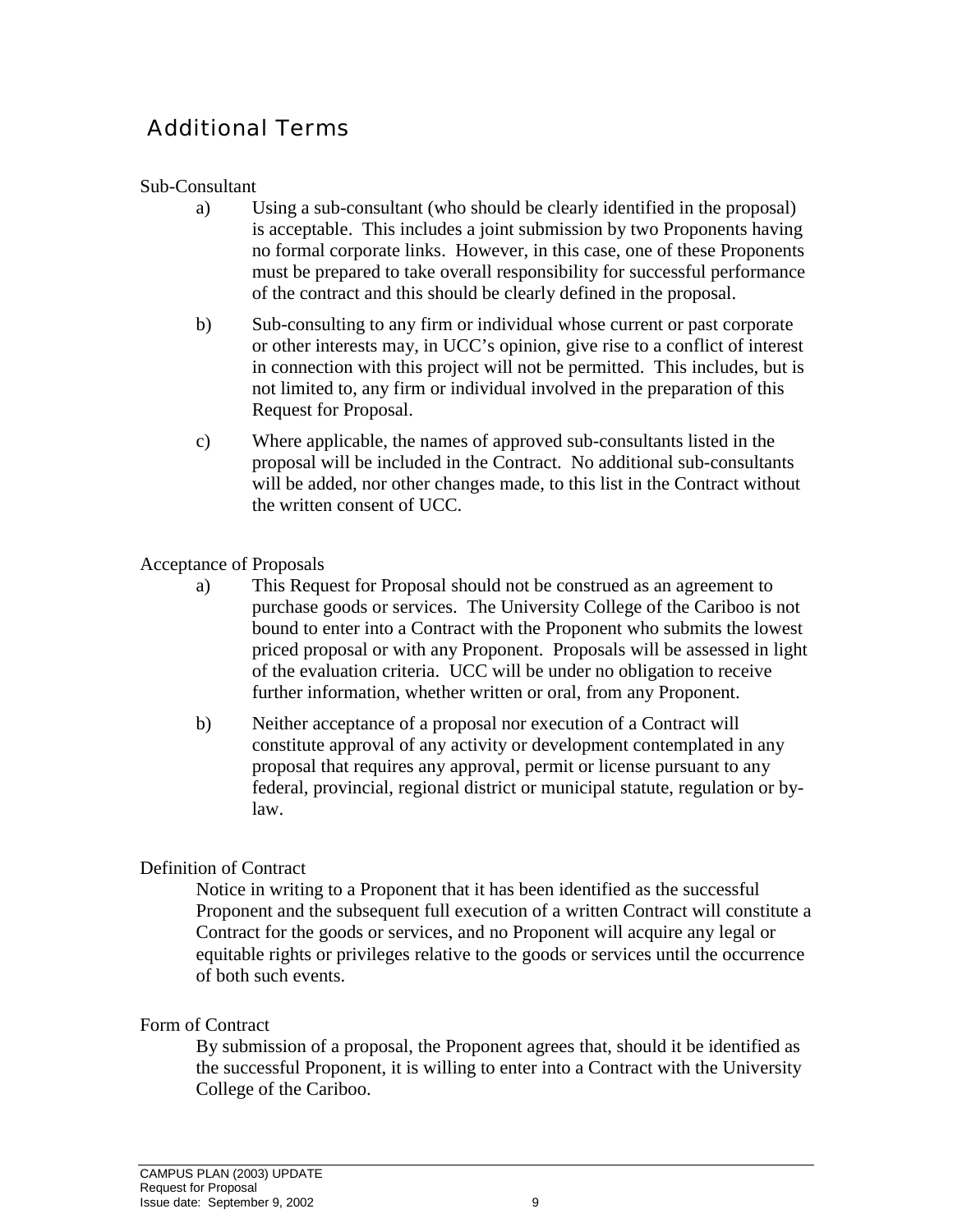#### 5.5 Liability for Errors

While UCC has used considerable efforts to ensure an accurate representation of information in this Request for Proposal, the information contained in this Request for Proposal is supplied solely as a guideline for Proponents. The information is not guaranteed or warranted to be accurate by UCC, nor is it necessarily comprehensive or exhaustive. Nothing in this Request for Proposal is intended to relieve Proponents from forming their own opinions and conclusions with respect to the matters addressed in this Request for Proposal.

#### Modification of Terms

UCC reserves the right to modify the terms of this Request for Proposal at any time in it sole discretion. This includes the right to cancel this Request for Proposal at any time prior to entering into a Contract with the successful Proponent. Circumstances, which may result in cancellation of the process, include, but are not limited to insufficient funds to proceed.

#### Ownership of Proposals

All documents, including proposals, submitted to UCC become the property of the UCC. They will be received and held in confidence by UCC, subject to the provisions of the Freedom of Information and Protection of Privacy Act.

#### Use of Request for Proposal

This document, or any portion thereof, may not be used for any purpose other than the submission of proposals.

#### Confidentiality of Information

Information pertaining to UCC obtained by the Proponent as a result of participation in this project is confidential and must not be disclosed without written authorization from UCC.

#### **Reciprocity**

UCC may consider and evaluate any proposals from other jurisdictions on the same basis that the government purchasing authorities in those jurisdictions would treat a similar proposal from a British Columbia supplier.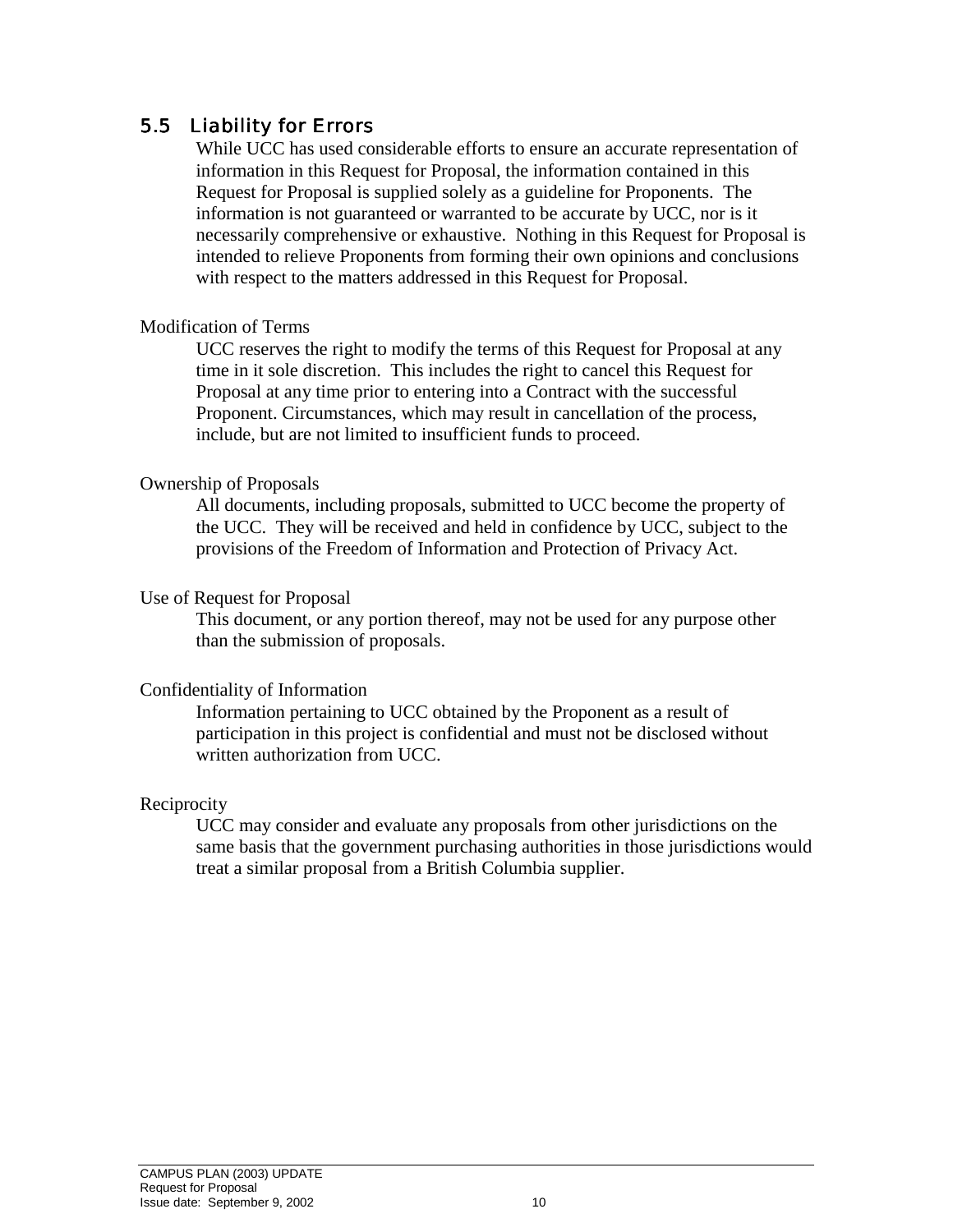# UCC Overview

 The University College of the Cariboo was established in 1970 as a public post secondary institution. With a progressive history as a community and technical college and later, a University, UCC has broad experience in addressing the needs of the community, the work force and academe.

Accredited and supported by the Ministry of Advanced Education, UCC offers recognized certificate (completion under one year), diploma (completion under two years) and full degree (completion in four years) in about 100 technical and academic areas. UCC's reputation for grounded, practical and applied methodology in preparing trainees for the "real –world" work force is exemplary.

Since the mid-1990s, the university has had a growing focus on research, particularly applied research as it relates to regional economic development. The institution's growing economic importance in the City of Kamloops (and in particular in the south west of the community) is reflected in the recent work on the "McGill Corridor." This project, completed in cooperation with the City of Kamloops and surrounding landowners and business operators, will result in zoning changes which will emphasize and promote functional relationships between the campus and the surrounding land uses.

Over the past decade, UCC has developed one of the largest international education activities in the Province of British Columbia. Currently, UCC has 850 students on campus from over 40 countries and plans to expand its international student enrolment in concert with increases in domestic student enrolments. The university is active overseas, with flourishing partnerships in Asia, the Caribbean, Europe and Central and South America.

The university is mid way through a five year strategic plan. This plan emphasizes the importance of the institution's unique mix of programs and services and its commitment to meeting the needs of the region it serves. The strategic plan also focuses on the importance of teaching, scholarship and research in the lives of both its students and staff. Finally, it emphasizes the importance of creating an organizational and built environment which will be supportive of student success and staff well being. As part of this latter strategy, the university is currently involved in planning for the development of a major bus terminus close to the centre of campus and is working with a community group on the development of a proposal for a major sportsplex to be located adjacent to McGill Road. The institution also plans, in the near future, to construct a large classroom block and, in conjunction with a private sector partner, additional student housing.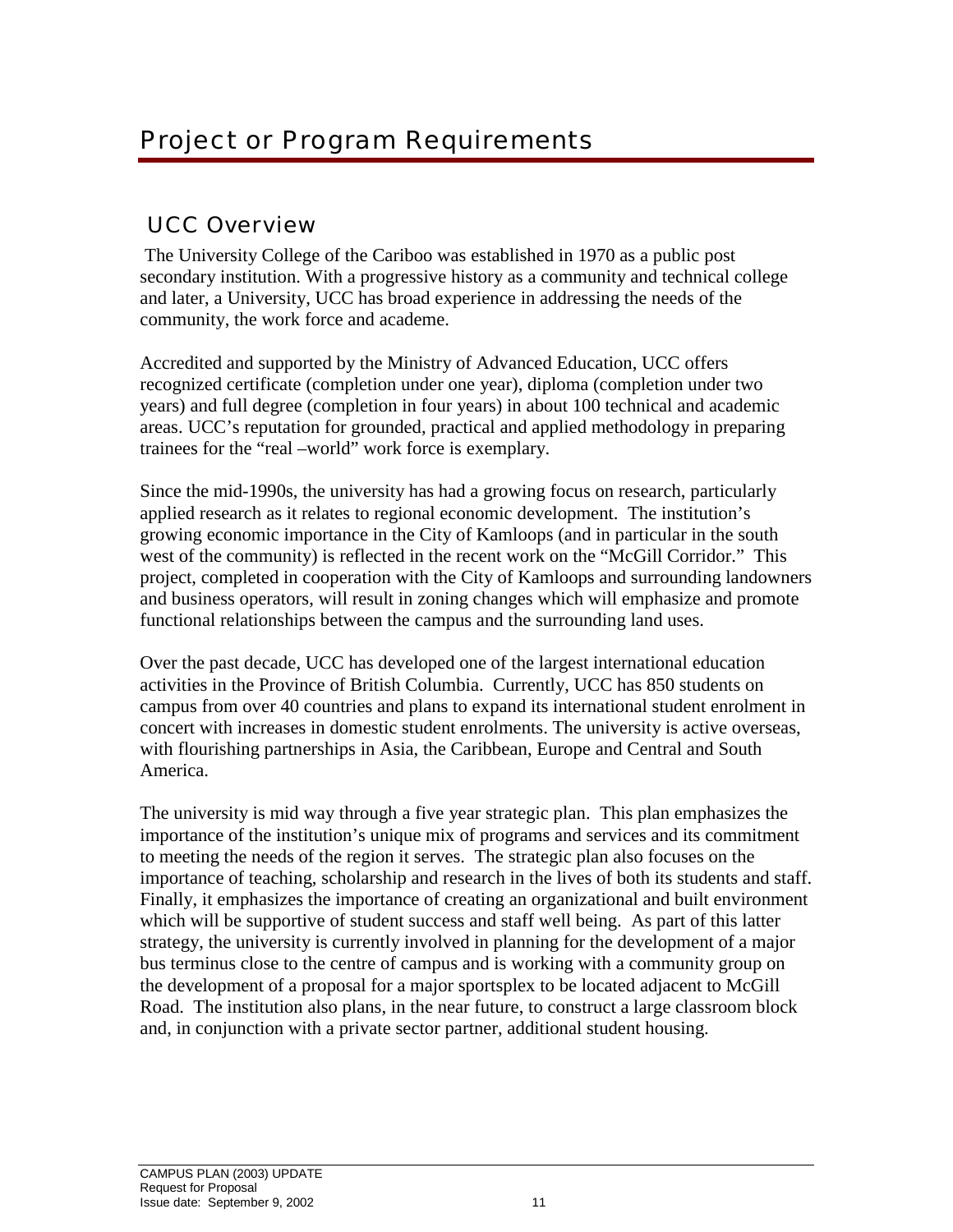# UCC Campus Plan

The UCC Campus Development Plan (CDP) was implemented in early 1991. The CDP was developed for the university by Downs/Archambault and Partners, Architects/Planners. It set a spatial and design context which governed the rapid expansion and continued growth of the Kamloops campus. The CDP was conceived in three phases, each driven by student enrolment thresholds. The plan also laid out a palette of building design characteristics which has allowed for the development of unique architectural responses to each new building while maintaining a visual coherence amongst the buildings. Against this background, the time has now come to update the campus development plan in order to reflect the campus expansion of the last decade and to set the stage for future development tied to enrolment growth. Ideally, the Campus Plan (2003) would describe future development phases of 10,000, 13,000, and 16,000 students.

The original CDP also spoke to the landscape surrounding the buildings, envisaging the campus as 'an active botanical garden within which buildings and carefully designed spaces created by them will provide a creative learning and teaching environment.' The intention is to formally integrate into the overall Campus Plan (2003) a landscape design plan. Moreover, this landscape plan will be driven by a set of design principles capable of guiding changes to the landscape plan over time.

# Requirements

Proponent to submit a detailed Consultant's services proposal, which should include an estimated schedule for the project.

The Campus Plan (2003) will reflect changes to the original campus development plan but will also encompass a landscape plan. However, the existing design guidelines pertaining to building character and external finishes will remain in place. Also, the focus on open spaces as 'pearls on a string', coupled with a pedestrian friendly campus are still seen as fundamental design principles.

Specifically, the Consultant will be required to provide the following:

#### a. Incorporate into the Campus Plan

- Topographical detail not previously included
- Reflect the actual building footprints of any new construction which has occurred since the existing plan was drawn
- Integrate existing and newly constructed roads, parking lots, walkways, and landscape features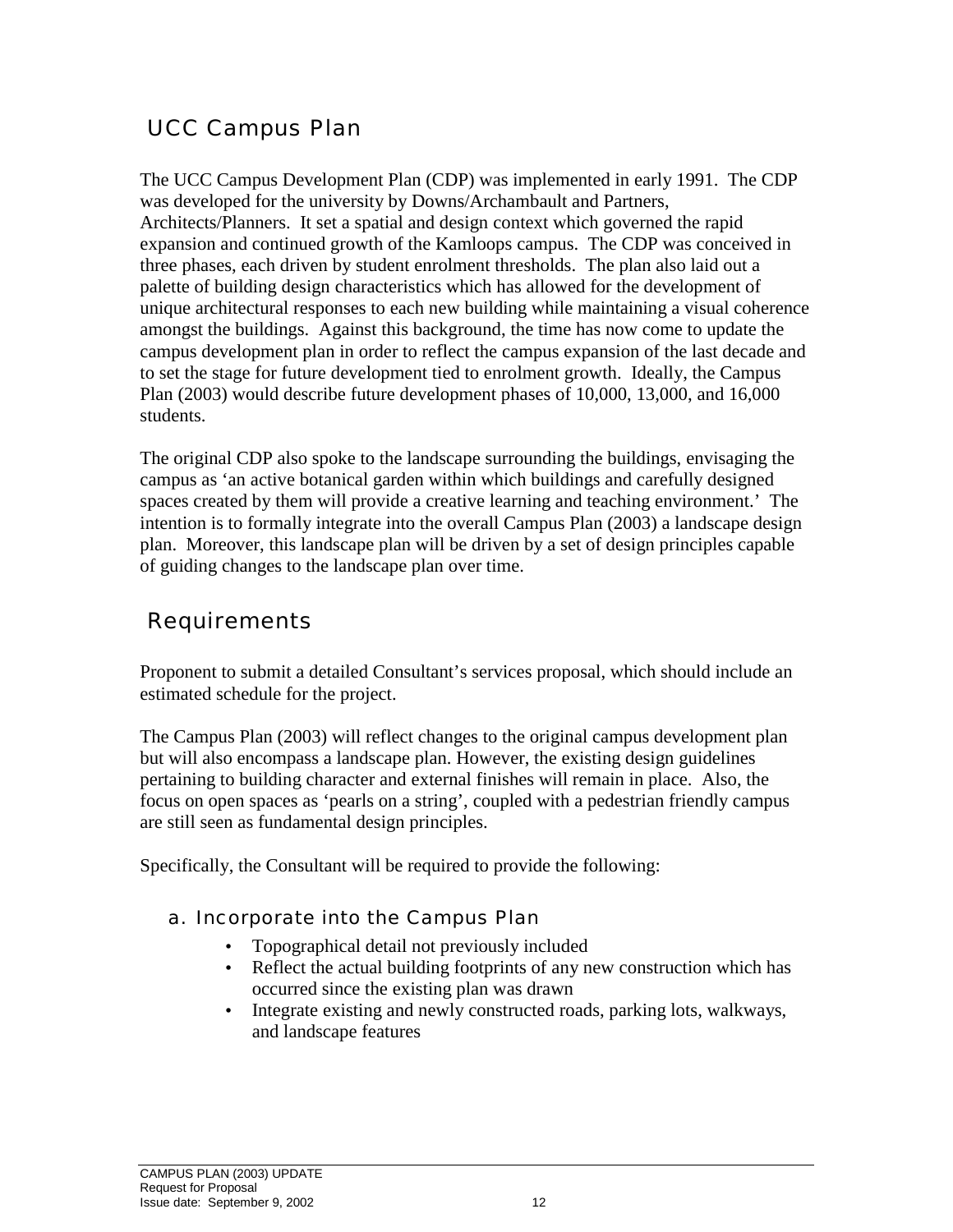- b. Review/revise building site decisions and building height guidelines
	- Review the building site identification and building siting decisions in the original CDP in the light of recent and planned program initiatives and any newly available topographical data
	- Review the building height guidelines and confirm or recommend changes
	- Reflect existing and planned functional relationships with adjacent land uses and traffic patterns
- c. Revise plan phases
	- Review the original building phasing decisions, and their associated student enrolment thresholds, and modify them in the light of the current built environment and any construction planned for the immediate future
- d. Revise infrastructure elements
	- Review existing and planned infrastructure developments and integrate into the overall campus plan. The infrastructure elements will include:
		- Road networks, with reference to current and planned changes/adjustments to public roads on the periphery of the campus
		- Public transport provisions
		- Footpath and bicycle path networks designed for student use and use by members of the public visiting the campus
		- Parking areas (student, staff, service, handicapped), including potential for multi-storey parkade(s)
		- Service access to buildings
		- Fire and emergency access to buildings
- e. Reflect relationship between the campus and adjacent land uses (current and future)
	- Integrate appropriate elements of the McGill Corridor project into the Campus Plan (2003)
	- Consider potential for partnerships between the university and adjacent land owners for such developments as technology parks, university housing, etc.
- f. Prepare an integrated landscape design plan
	- Develop a set of landscape design principles which complements the building design principles and which can be used to inform the evolution of the campus landscape over time
	- Develop a landscape plan to be integrated into the Campus Plan (2003) and into the plan's future phases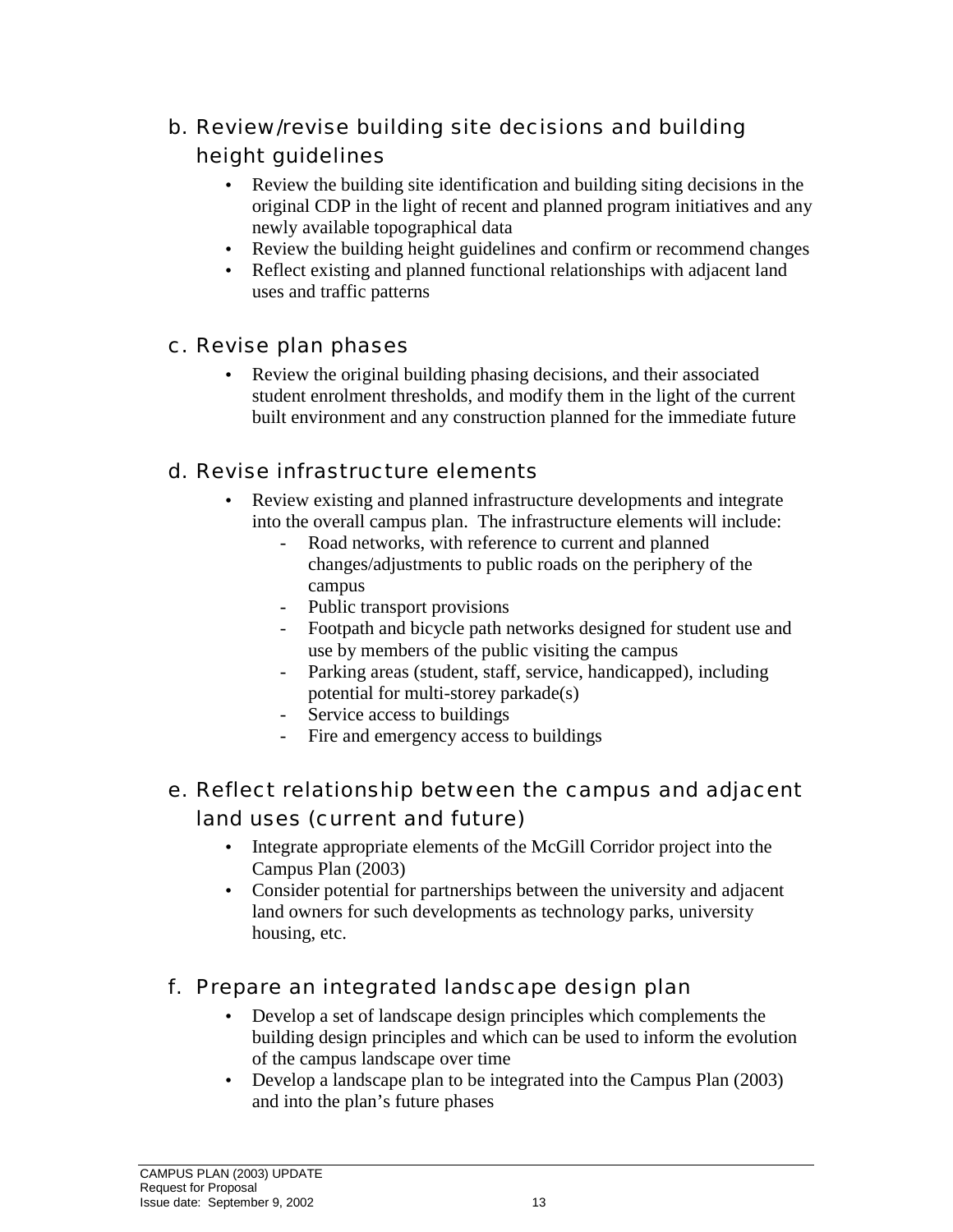- g. Update the campus plan poster
	- Provide the updated campus plan poster in a digital format which is updateable by UCC

#### h. Document requirements

- Provide the written plan, complete with associated graphics, in digital format which is updateable by UCC
- UCC will retain the copyright on all final plan documents.

The Consultant will be required to confer with a Campus Plan Advisory Committee during the development of the campus plan and landscape plan. The terms of reference for this committee can be found in the Appendix.

# Evaluation Criteria

### Mandatory Criteria

The following are mandatory requirements. Proposals not clearly demonstrating that they meet them will receive no further consideration during the evaluation process.

| Criteria      |                                                                                                  |
|---------------|--------------------------------------------------------------------------------------------------|
| a)            | The proposal must be received at the closing location by the specified<br>closing date and time. |
| b)            | The proposal must be in English and must not be sent by facsimile.                               |
| $\mathbf{c})$ | Fifteen (15) copies of the proposal must be submitted                                            |
| $\mathbf{d}$  | A Senior representative must assigned to the project                                             |
| e)            | A person authorized to sign on behalf of the Proponent must sign the<br>proposal.                |
|               |                                                                                                  |
|               | Proof of Professional Errors and Omissions Liability Insurance.                                  |

### Desirable Criteria

The Campus Plan Advisory Committee will further assess proposals meeting the mandatory requirements against the following desirable criteria (see below). (Criteria not necessarily in the order of weighting).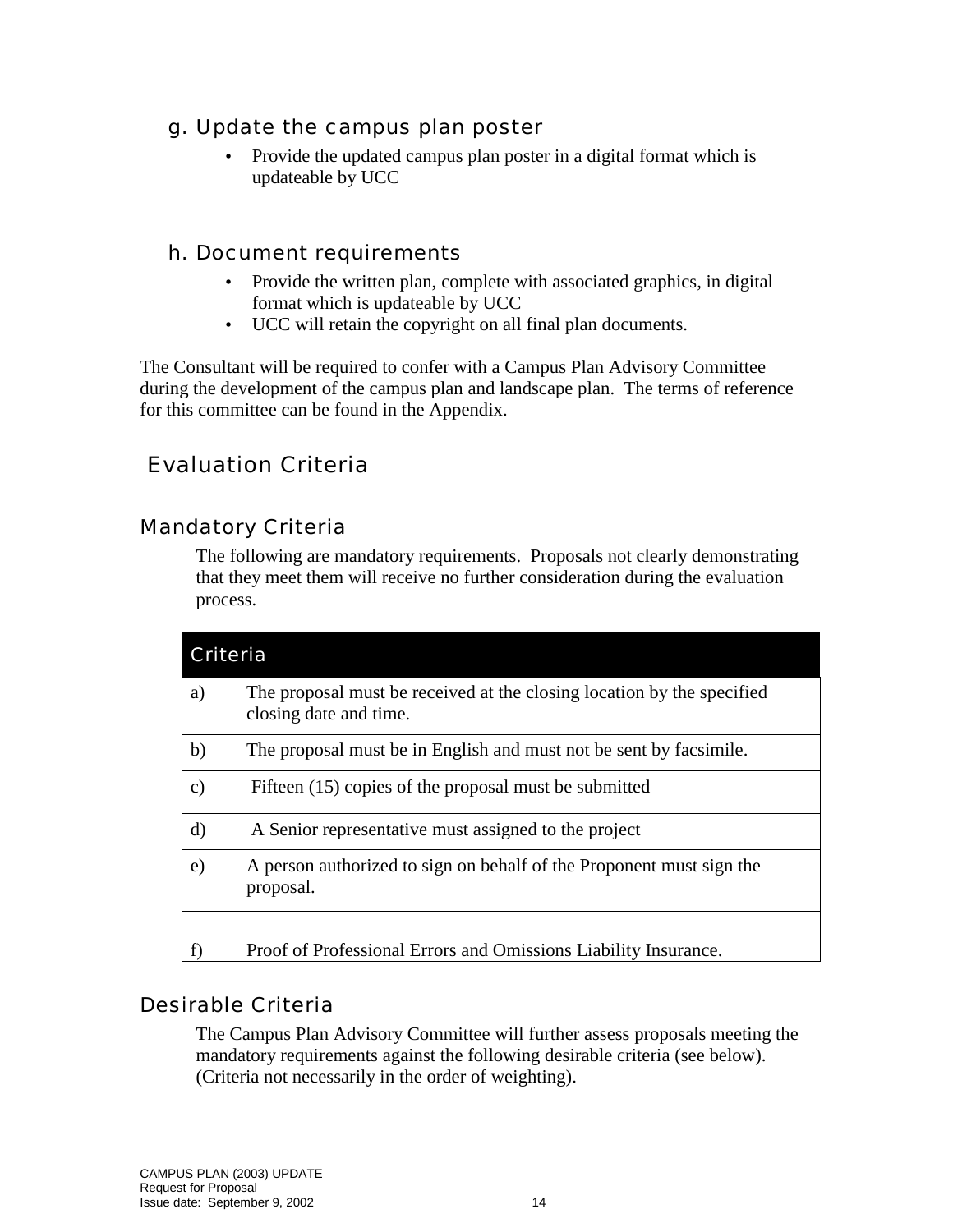| Criteria                                                                                     |  |
|----------------------------------------------------------------------------------------------|--|
| Suitability of the proposed solution                                                         |  |
| 1. Extent to which the proposal meets<br>the needs of UCC                                    |  |
| 2. Creativity of Proposal                                                                    |  |
| 3. Design Philosophy                                                                         |  |
| <b>Company Background</b>                                                                    |  |
| Proponents Experience on similar post<br>1.<br>secondary campus plans and landscape<br>plans |  |
| 2. Project team, and available corporate<br>support                                          |  |
| 3. Historic & Financial stability                                                            |  |
| Contract account management<br>4.                                                            |  |
| 5. References                                                                                |  |
| <b>Contract Methodology</b>                                                                  |  |
| Scheduling, time lines,<br>1.                                                                |  |
| Work plans<br>2.                                                                             |  |
| <b>Professional Fees Breakdown</b>                                                           |  |
| Campus plan design services<br>1.                                                            |  |
| Landscape architect design services<br>2.                                                    |  |
| 3. Poster and planning documentation<br>development                                          |  |
| 4. Estimated disbursements (Combined)                                                        |  |
| 5.<br>Other                                                                                  |  |
| <b>Total Fee Disbursement</b>                                                                |  |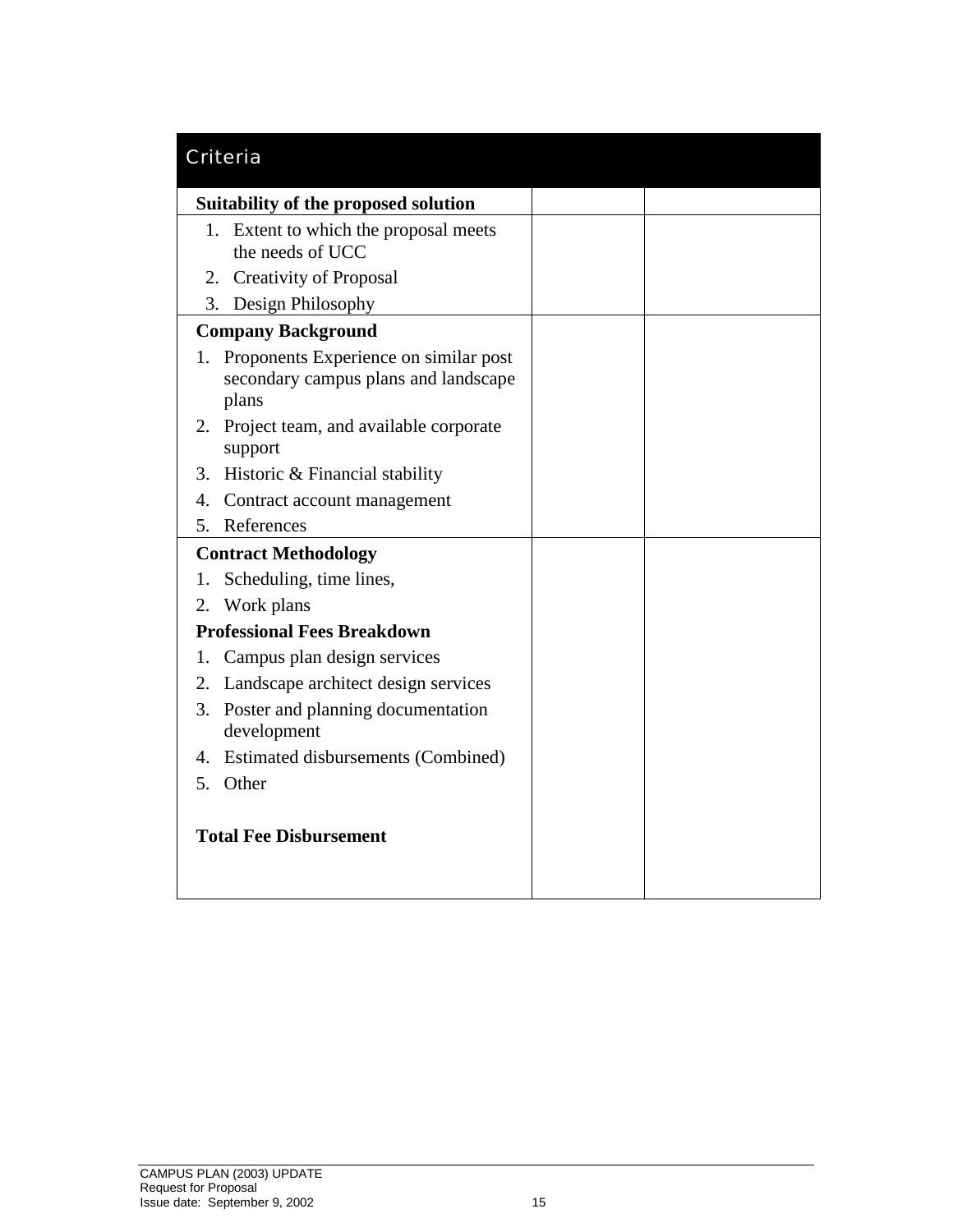### Proponent Response

In order to receive full consideration during evaluation, proposals should include the following:

### To Meet Mandatory Criteria

- a) The proposal must be received at the closing location by the specified closing date and time.
- b) Proposal must be in English and must not be sent by facsimile.
- c) Fifteen (15) copies of the proposal must be submitted
- d) Dedicated representative must assigned to the project
- e) The A person authorized to sign on behalf of the Proponent must sign the proposal.
- f) Proof of Professional Errors and Omissions Liability Insurance.

# To Meet Desirable Criteria

a) Full description of Project team members and organization, including qualifications and roles of project staff and sub-consultants

- b) Project design philosophy
- c) Project management methodology and work plan/schedule
- d) Related experience with college/university projects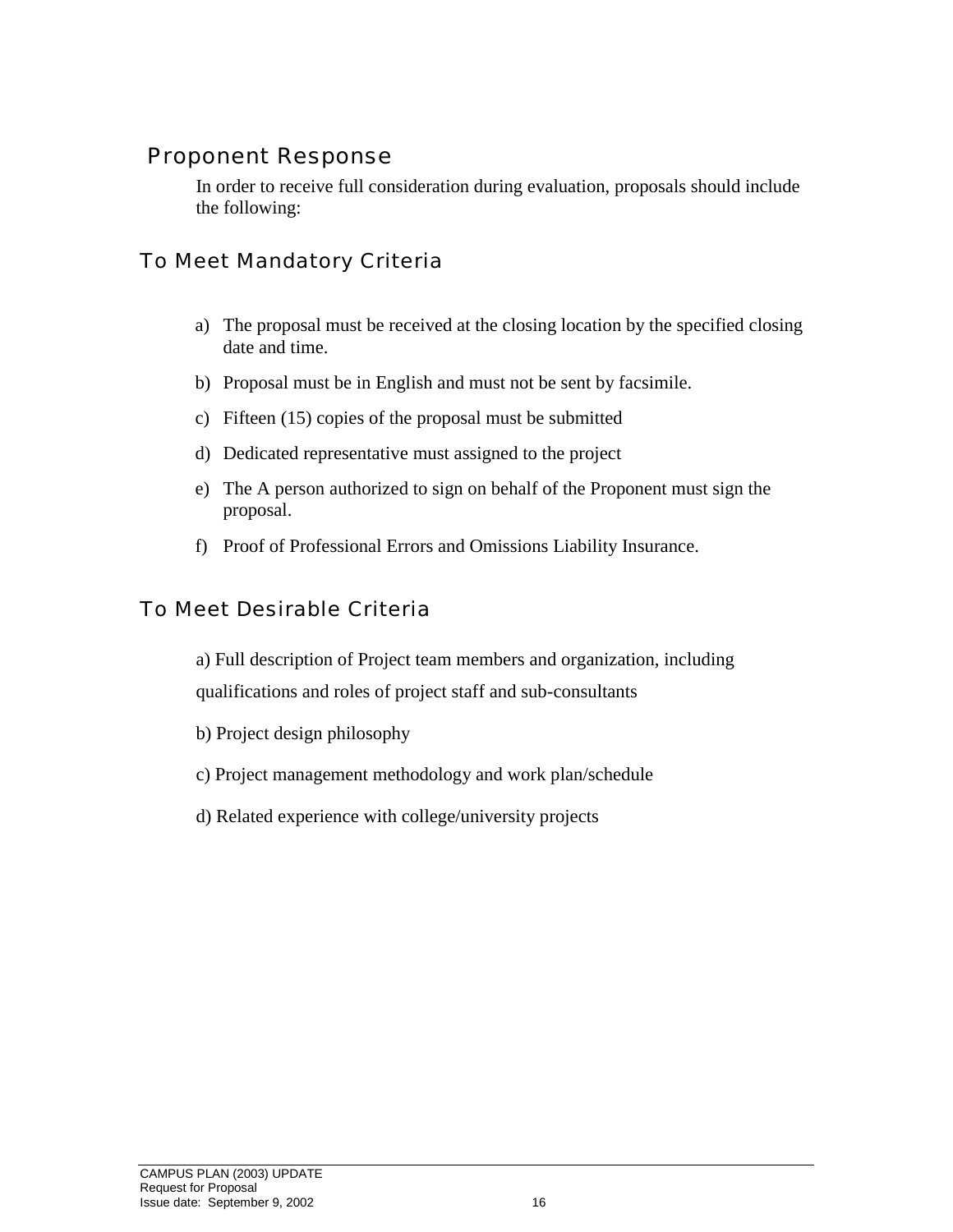# 11 Receipt Confirmation Form

# CAMPUS PLAN UPDATE Closing date: September 30, 2002

# THE UNIVERSITY COLLEGE OF THE CARIBOO

To receive any further information about this Request for Proposal please return this form to:

| <b>Mail:</b><br>Or:                  | <b>Attention: BARBARA CHMILAR</b><br><b>The University College of the Cariboo</b><br><b>PO Box 3010</b><br><b>Kamloops B. C. V2C 5N3</b><br>Fax: 250-371-5512 |  |
|--------------------------------------|---------------------------------------------------------------------------------------------------------------------------------------------------------------|--|
| <b>COMPANY:</b>                      |                                                                                                                                                               |  |
| <b>STREET ADDRESS:</b>               |                                                                                                                                                               |  |
| <b>CITY/PROVINCE:</b>                | <b>POSTAL CODE:</b>                                                                                                                                           |  |
| <b>MAILING ADDRESS IF DIFFERENT:</b> |                                                                                                                                                               |  |
|                                      |                                                                                                                                                               |  |
| <b>PHONE NUMBER:</b>                 | <b>FAX NUMBER:</b>                                                                                                                                            |  |
| <b>CONTACT PERSON:</b>               |                                                                                                                                                               |  |
| E-MAIL:                              |                                                                                                                                                               |  |

**UNLESS IT CAN BE SENT BY FAX, FURTHER CORRESPONDENCE ABOUT THIS REQUEST FOR PROPOSAL SHOULD BE SENT BY:** 

|                   | <b>COURIER COLLECT.</b><br>PROVIDE COURIER NAME AND ACCOUNT NO: |  |
|-------------------|-----------------------------------------------------------------|--|
|                   | MAIL                                                            |  |
| <b>SIGNATURE:</b> |                                                                 |  |
|                   |                                                                 |  |

**TITLE:**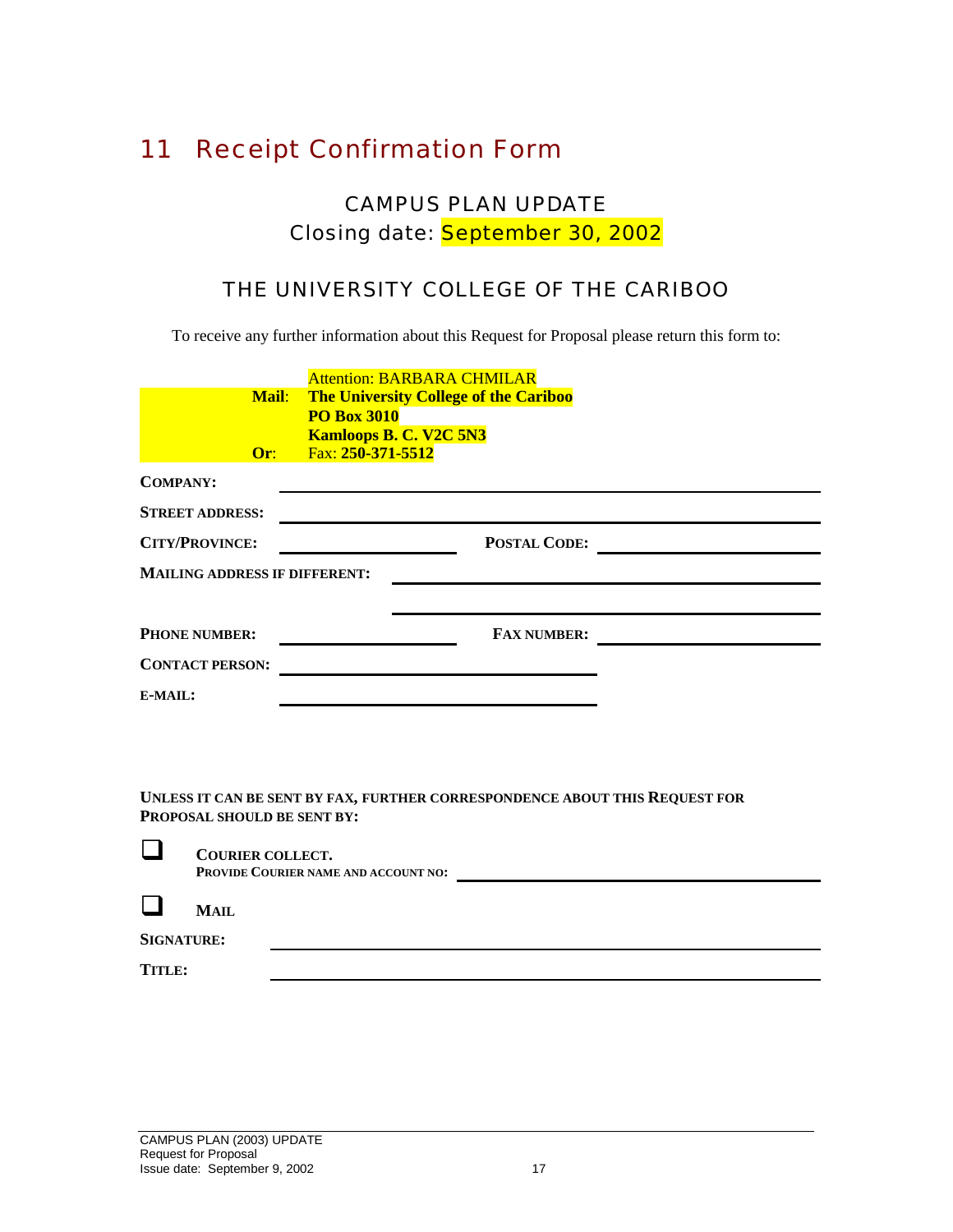# 12. Campus Plan Advisory Committee: Terms of Reference

#### **MANDATE**

The Campus Plan Advisory Committee will provide advice to the Vice President, Administration and Finance on the redevelopment of the Campus Plan and the associated Landscape Plan for the campus. The Committee will provide advice and input to the planning consultant during the development of the draft(s) of the plan.

#### **MEMBERSHIP**

The membership will comprise:

- Two faculty members
- One student
- One representative of the Landscape Advisory Committee
- One representative from the Planning Department of the City of Kamloops
- One representative from the South West Business Association
- Director of Facilities (or designate)
- One Dean
- One support staff member
- Administrator research focus
- Administrator planning
- Board member
- Members of the Executive (ex-officio)
- Project Facilitator (Chair)

#### **TERMS OF REFERENCE**

The Committee will be provided with an orientation to the planned short to medium term developments both on campus and on property adjacent to the campus. Following this orientation the Committee will:

- assist in the selection of a planning consultant
- meet with the consultant once every three weeks through the planning process, or more frequently as required
- provide advice and input to the consultant during the development of the campus plan and landscape plan
- gather input from the university community
- arrange open house $(s)$  for the internal and external community
- advise the Vice President, Administration and Finance, on the preferred plan(s)
- be dissolved once the new campus plan is in place.